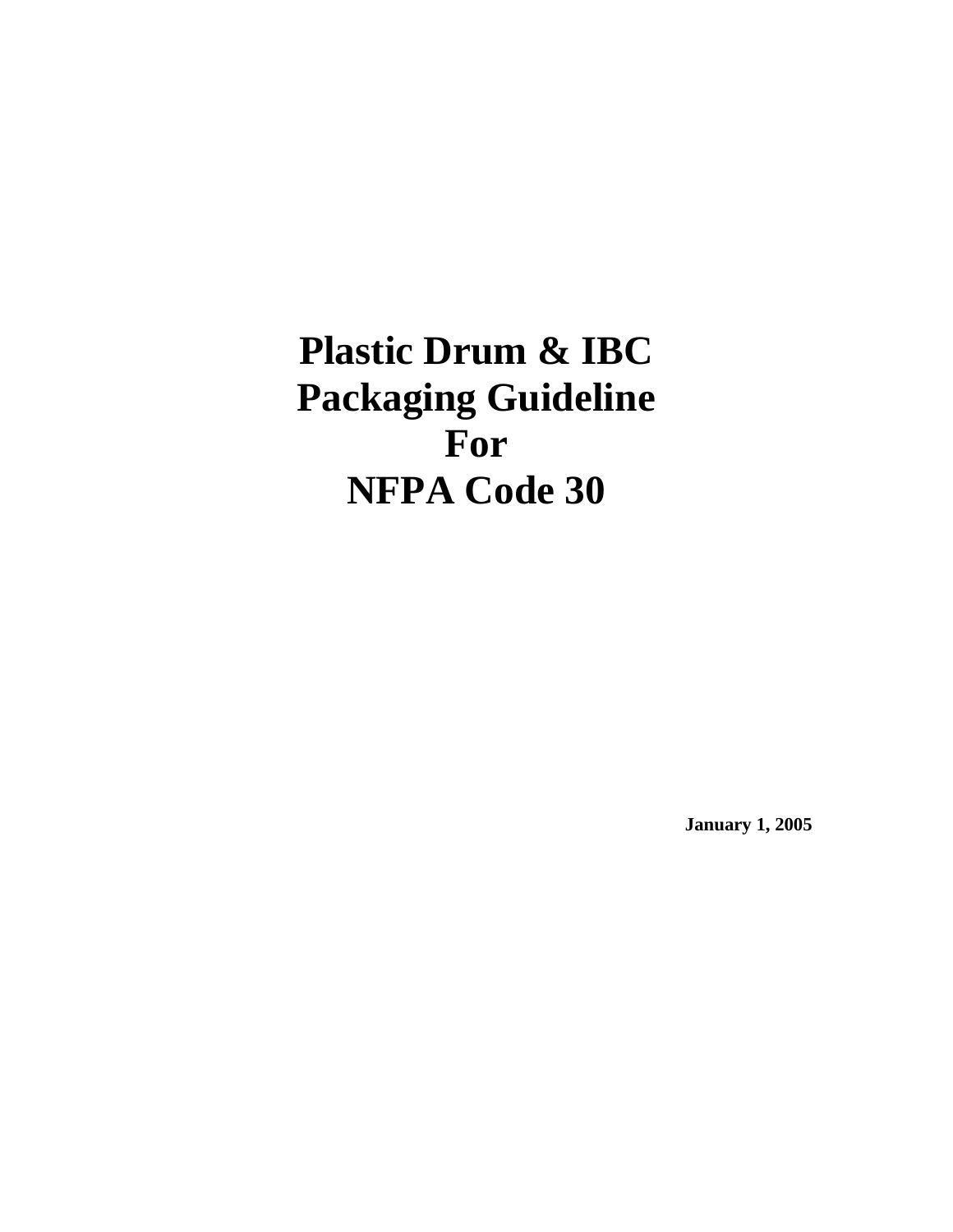This paper was prepared and endorsed by the Plastic Drum Institute (PDI), International Confederation of Plastic Packaging Manufacturers (ICPP), the Rigid Intermediate Bulk Container association (RIBCA) and the Reusable Industrial Packaging Association  $(RIPA)^1$ .

This paper provides a guideline for the alignment of the recommended practices in NFPA Code 30 at it relates to the proper use of industrial plastic drums & IBC's. The 2003 edition of Code 30 was used in preparing this primer.

The paper will provide a step-by-step process for users of industrial plastic drums  $\&$ IBC's to help in determining if the code applies to their products, and if so how this code is applicable.

The National Fire Protection Association (NFPA) is an international standards organization, with offices in Quincy, MA (USA) that focuses on fire and safety issues. NFPA Code 30 provides (a) definitions and classification of liquids as flammable and combustible, as well as general definitions, (b) reasonable requirements for the safe storage, handling and use of flammable and combustible liquids, and (c) explanatory material used in code development and approval.

The NFPA has no power, nor does it undertake, to police or enforce compliance with the codes. NFPA does not list, certify, test or inspect products, designs or installations for code compliance.

NFPA does not involve itself with container transportation regulations that are governed by DOT (US Department of Transportation), Transport Canada or the UN Recommendations for the Transport of Dangerous Goods.

Contact NFPA to purchase the complete NFPA Code 30 for additional details.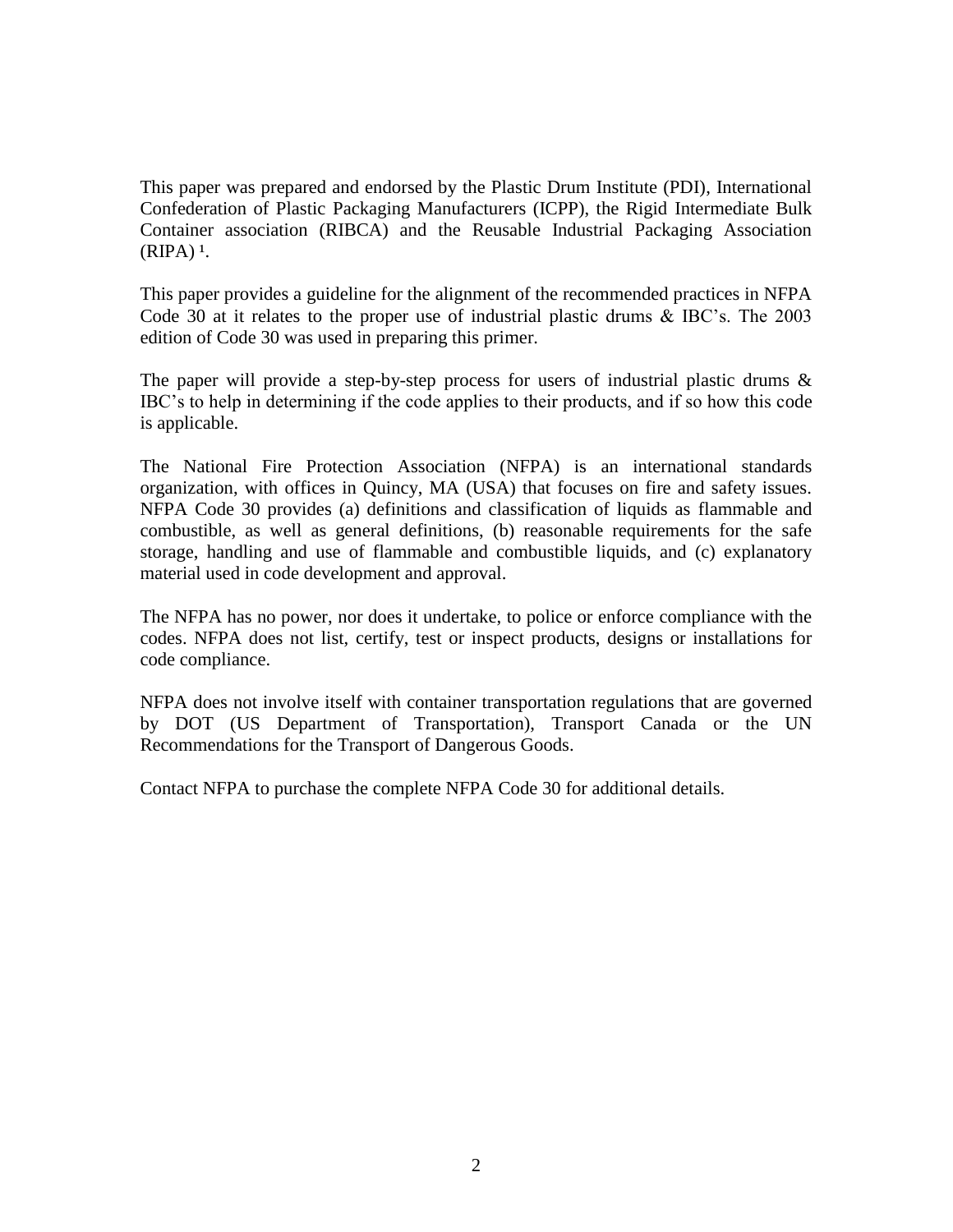#### **Step 1.**

The first step is to determine if NFPA Code 30 applies to package and ladings being packaged. Reference Figure 6.8.2(b), which provides a decision tree for flammable and combustible liquids in plastic containers.

Certain liquids are excluded in section 6.1.2. This section states that Code 30 shall not apply to the following:

- 1. Containers, IBC's and portable tanks that are used in process areas.
- 2. Liquids in fuel tanks of motor vehicles, aircraft, boats or portable or stationary engines.
- 3. Beverages, where packaged in individual containers that do not exceed 5 L (1.3 gal) capacity.
- 4. Medicines, foodstuffs, cosmetics, and other consumer products that contain not more than 50 % by volume of water miscible liquids, with the remainder of the solution not being flammable where packaged in individual containers that do not exceed 5 L (1.3 gal) capacity.
- 5. Liquids that have no fire point when tested by ASTM D92, *Standard Test Method for Flash and Fire Points by Cleveland Open Cup*, up to the boiling point of the liquid or up to a temperature at which the sample being tested shows an obvious physical change.
- 6. Liquids with a flash point greater than  $35^{\circ}$ C (95°F) in a water-miscible solution or in dispersion with a water and inert (noncombustible) solids content of more than 80% by weight, which do not sustain combustion when tested using the "Method of Testing for Sustained Combustibility" per 49 CFR 173, Appendix H. or the UN *Recommendation on the Transport of Dangerous Goods*.
- 7. Distilled spirits and wines in wooden barrels or casks.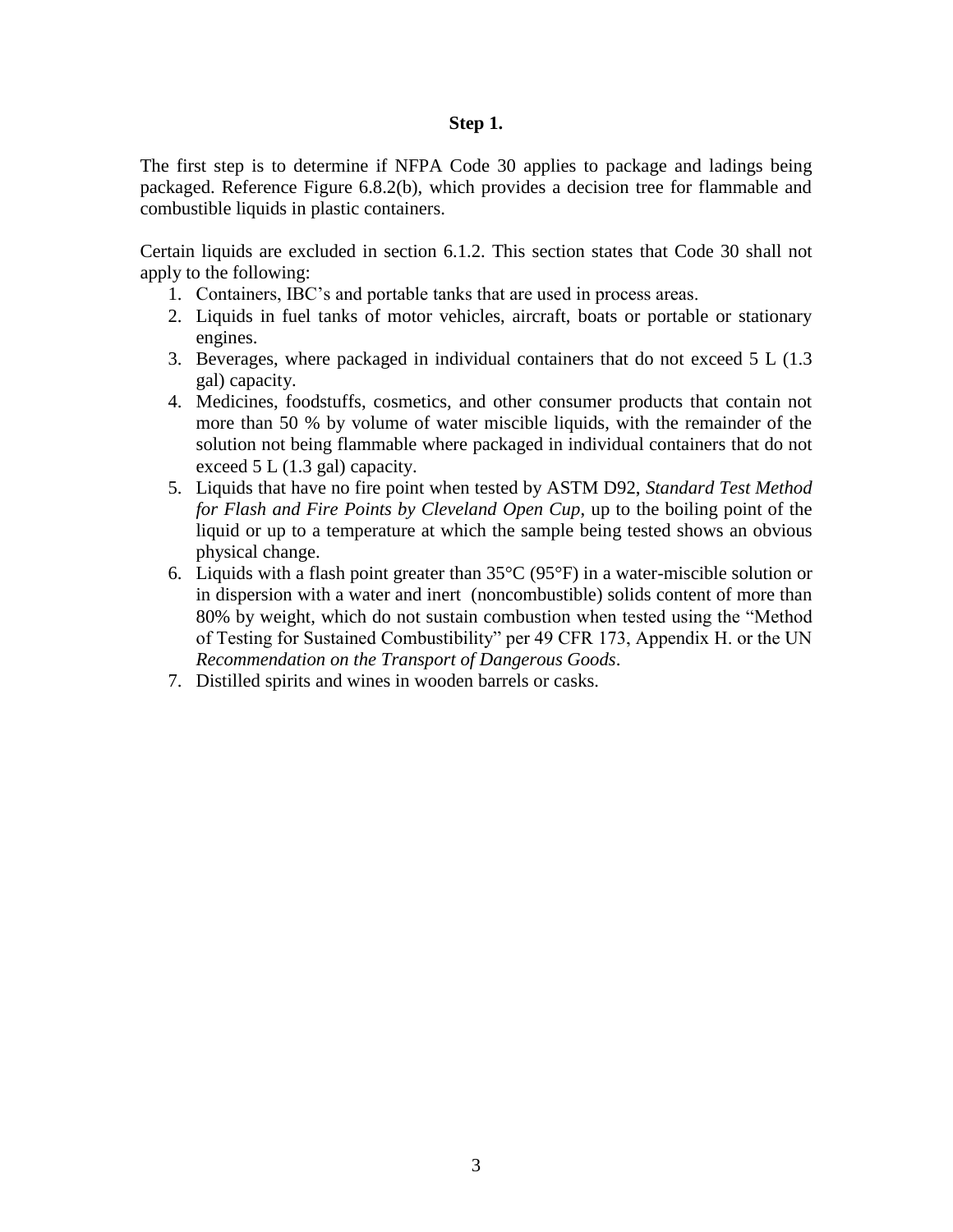Section 3.3.25.1 Combustible liquid and 3.3.25.2 Flammable liquid provide the guideline for determining if the lading is combustible or flammable, and in what category the product should be classified.

- Class IA Flash point below 73 & boiling point below 100 F
- Class IB Flash point below 73 & boiling point above 100 F
- Class IC Flash point 73 to 100 F
- Class II Flash point 100 to 140 F
- Class IIIA Flash point 140 to 200 F
- Class IIIB Flash point  $200 F +$

Refer to this section to determine where the lading being packaged is classified. If the lading does not fall into any of these categories Code 30 would not be applicable.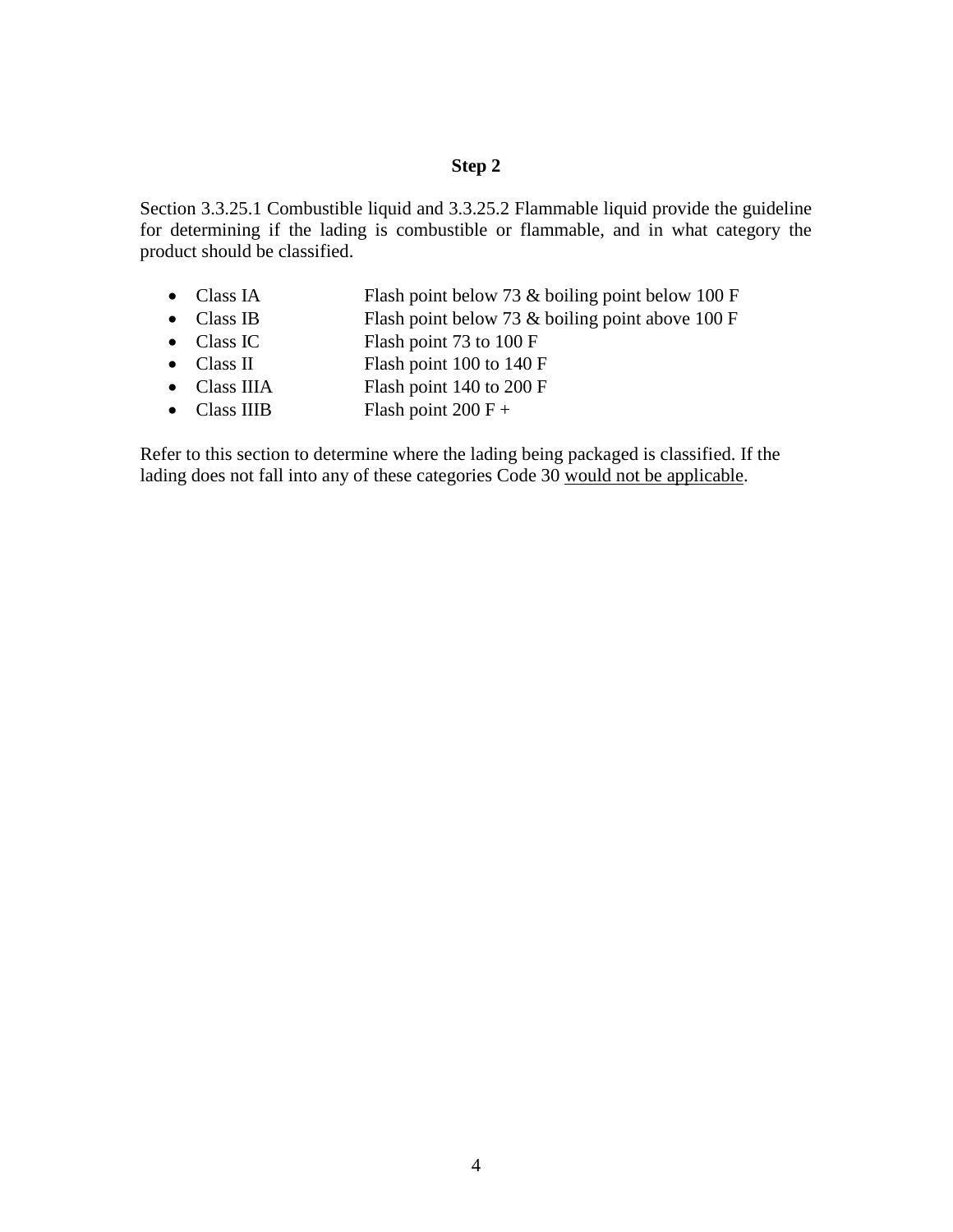Table 6.2.3 Maximum Allowable Size – Containers. This table lists the container type and the maximum allowable size of the container based on the determination of the lading classification from Step 2. Below is an excerpt from this table, which applies to plastic containers & IBC's.

|                                                       | <b>Flammable Liquids</b> |                                          |                                          | <b>Combustible Liquids</b> |                    |  |  |
|-------------------------------------------------------|--------------------------|------------------------------------------|------------------------------------------|----------------------------|--------------------|--|--|
| <b>Type</b>                                           | <b>Class IA</b>          | <b>Class IB</b>                          | Class IC                                 | <b>Class II</b>            | <b>Class III</b>   |  |  |
| <b>UN 1H1</b><br><b>Plastic</b><br><b>Drums</b>       | 5 L<br>(1.3 gal)         | 20 <sub>L</sub><br>$(5.3 \text{ gal})^*$ | 20 <sub>L</sub><br>$(5.3 \text{ gal})^*$ | 450 L<br>(119 gal)         | 450 L<br>(119 gal) |  |  |
| <b>Plastic or</b><br><b>Composite</b><br><b>IBC's</b> | <b>NP</b>                | <b>NP</b>                                | <b>NP</b>                                | 3000L<br>(793 gal)         | 3000L<br>(793 gal) |  |  |
| Metal<br><b>Portable</b><br>tanks &<br><b>IBC's</b>   | 3000L<br>(793 gal)       | 3000L<br>(793 gal)                       | 3000L<br>(793 gal)                       | 3000L<br>(793 gal)         | 3000L<br>(793 gal) |  |  |
| <b>NP - Not Permitted</b>                             |                          |                                          |                                          |                            |                    |  |  |

\* For Class IB and IC water-miscible liquids, the maximum allowable size of plastic container is 230 L (60 gal), if stored and protected in accordance with Table 6.8.2(g).

Table A.1.7.3 presents a comparison of the definitions and classification of flammable and combustible liquids, as set forth in Section 1.7 of Code 30, with similar definitions and classifications used by other regulatory bodies (ANSI, DOT, UN and OSHA).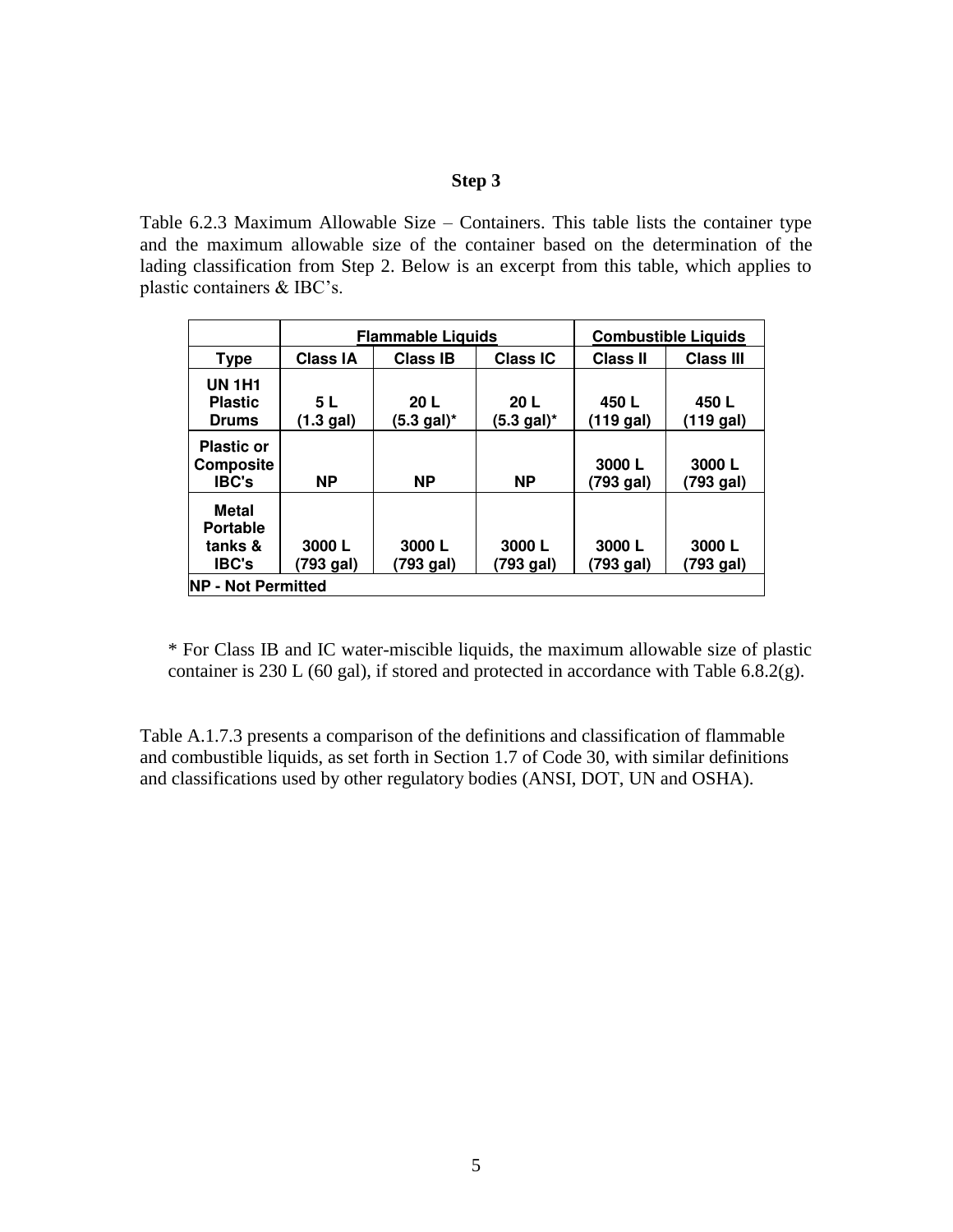Table 6.4.4.1 Indoor Unprotected Storage of Liquids in Containers provides a guide as to the maximum amount that can be stored indoor and the maximum height allowable.

|              | <b>Rigid Plastic &amp; Composite IBC's</b>   |                                              |                                                  | <b>Portable Tank/Metal IBC</b>               |                                              |                                         |  |
|--------------|----------------------------------------------|----------------------------------------------|--------------------------------------------------|----------------------------------------------|----------------------------------------------|-----------------------------------------|--|
| <b>Class</b> | <b>Maximum</b><br><b>Pile</b><br>Height (ft) | <b>Maximum</b><br>Quantity<br>per pile (gal) | <b>Maximum</b><br>Total<br>Quantity<br>$(gal)^*$ | <b>Maximum</b><br><b>Pile</b><br>Height (ft) | <b>Maximum</b><br>Quantity<br>per pile (gal) | Maximuml<br>Total<br>Quantity<br>(gal)* |  |
| İΙA          |                                              |                                              |                                                  |                                              | <b>NP</b>                                    |                                         |  |
| lВ           |                                              |                                              |                                                  | 7                                            | 2,000                                        | 2,000                                   |  |
| IC           |                                              |                                              |                                                  | 7                                            | 4,000                                        | 4,000                                   |  |
| Ш            |                                              | 4,125                                        | 8,250                                            |                                              | 5,500                                        | 11,000                                  |  |
| <b>IIIA</b>  |                                              | 13,750                                       | 27,500                                           |                                              | 22,000                                       | 44,000                                  |  |
| <b>IIIB</b>  |                                              | 13,750                                       | 55,000                                           |                                              | 22,000                                       | 88,000                                  |  |

\*Applies only to cut-off rooms and attached buildings, not to liquid warehouses.

NP – Not Permitted

Table 6.7.1 Outdoor Liquid Storage in Containers provides a guide as to the maximum amount that can be stored outdoor and the maximum height allowable.

|              |                   | <b>Rigid Plastics &amp;</b><br><b>Composite IBC's</b> | <b>Portable Tanks &amp; Metal</b><br><b>IBC's</b> |                |  |
|--------------|-------------------|-------------------------------------------------------|---------------------------------------------------|----------------|--|
| <b>Class</b> | Capacity<br>(gal) | Height<br>(f <sub>t</sub> )                           | Capacity<br>(gal)                                 | Height<br>(ft) |  |
| ΙA           |                   |                                                       | 2,200                                             |                |  |
| ΙB           |                   |                                                       | 4,400                                             | 14             |  |
| IC           |                   |                                                       | 8,800                                             | 14             |  |
|              | 8,800             | 12                                                    | 17,600                                            | 14             |  |
| Ш            | 22,000            | 18                                                    | 44,000                                            | 14             |  |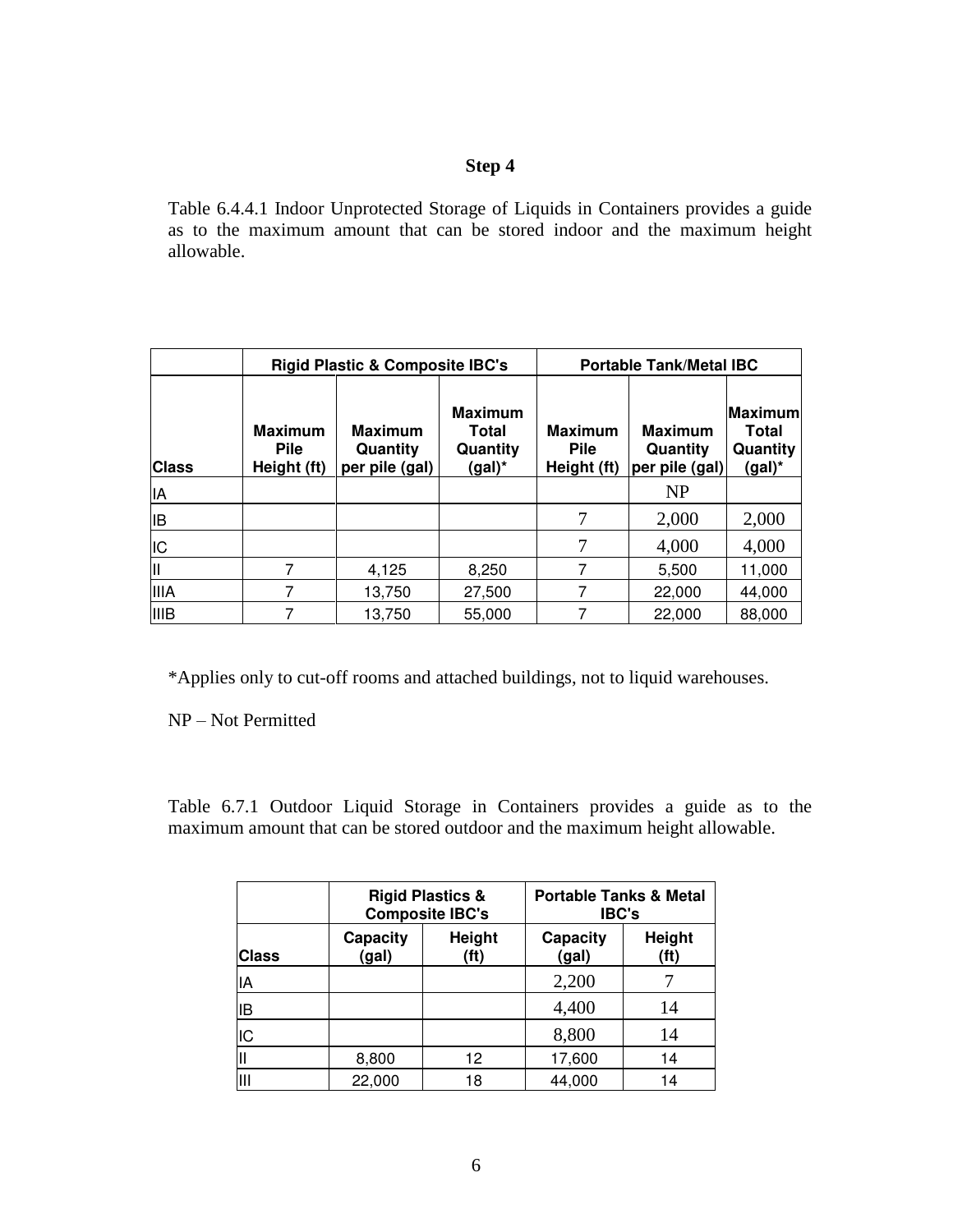6.5.2.4 Liquids in Plastic Containers provides some limited exceptions. Class I and Class II liquids in plastic containers shall not be stored in general-purpose warehouses but shall be stored in inside liquid storage areas that meet the requirements of Section 6.4.

*Exception No. 1: The following liquids, packaged in plastic containers, shall be permitted to be stored in general-purpose warehouses in accordance with the protection and storage limitations specified in 6.5.2 as follows:* 

- *1) Products containing not more than 50% by volume of water-miscible liquids, with the remainder of the solution not being a Class I liquid, where packaged in individual containers*
- *2) Products containing more than 50% water-miscible liquids in individual containers not exceeding 0.5 L (16 oz) capacity in cartons*

*Exception No. 2: Class I and Class II liquids in plastic containers shall be permitted to be stored in a general-purpose warehouse if the packaging systems are listed and labeled for use with these materials. All other provisions of 6.5.2 shall also apply.*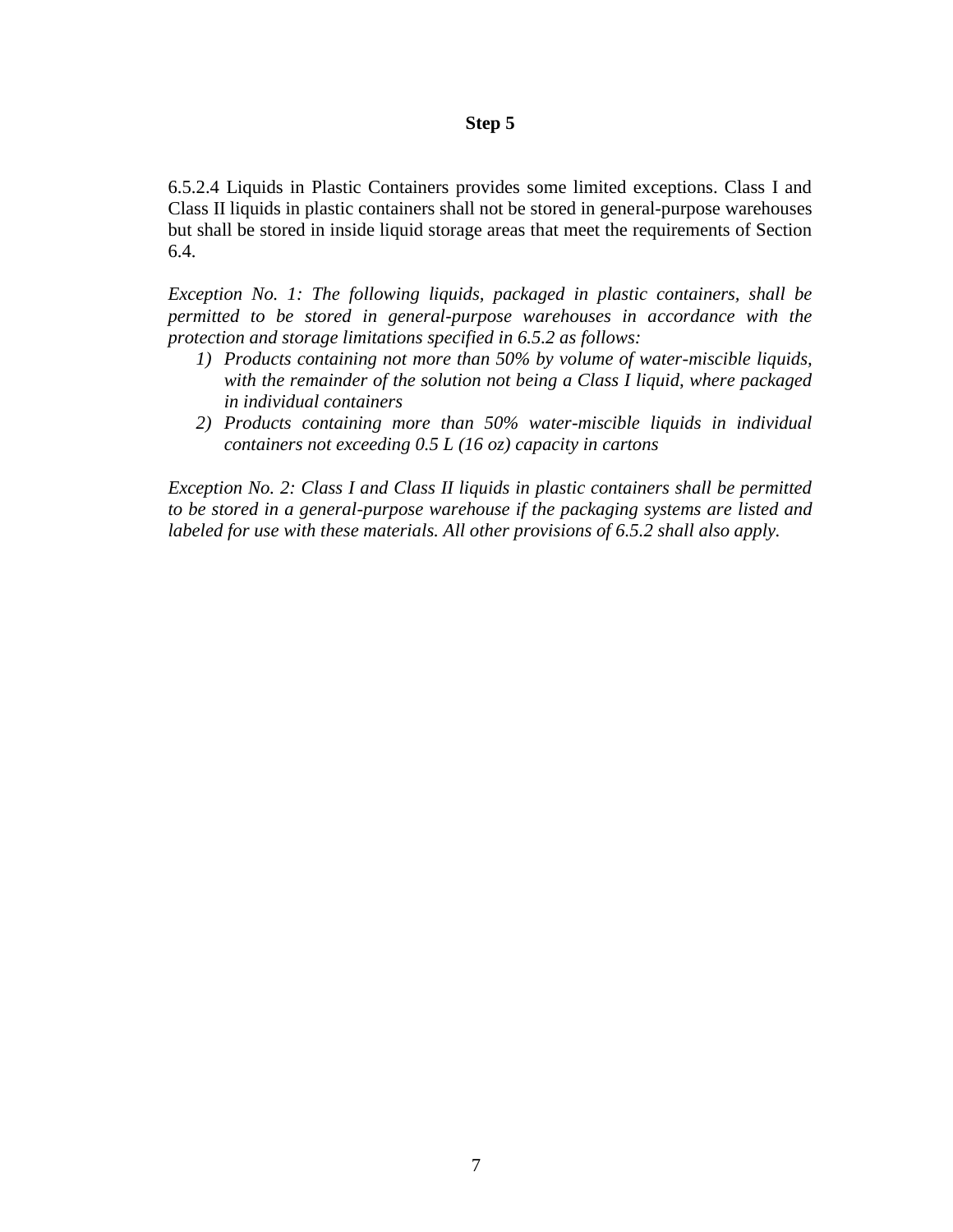Disclaimer: This paper utilizes NFPA documents by reference only. In issuing this paper on NFPA fire codes, PDI, RIBCA, ICPP, RIPA and its members are not undertaking any professional service. They disclaim liability for any personal injury, property or damages of any nature, directly or indirectly resulting from this or other papers. Seek the advice of a professional service provider for the specific issue you may have, or contact the code's NFPA staff liaison as identified in each published code.